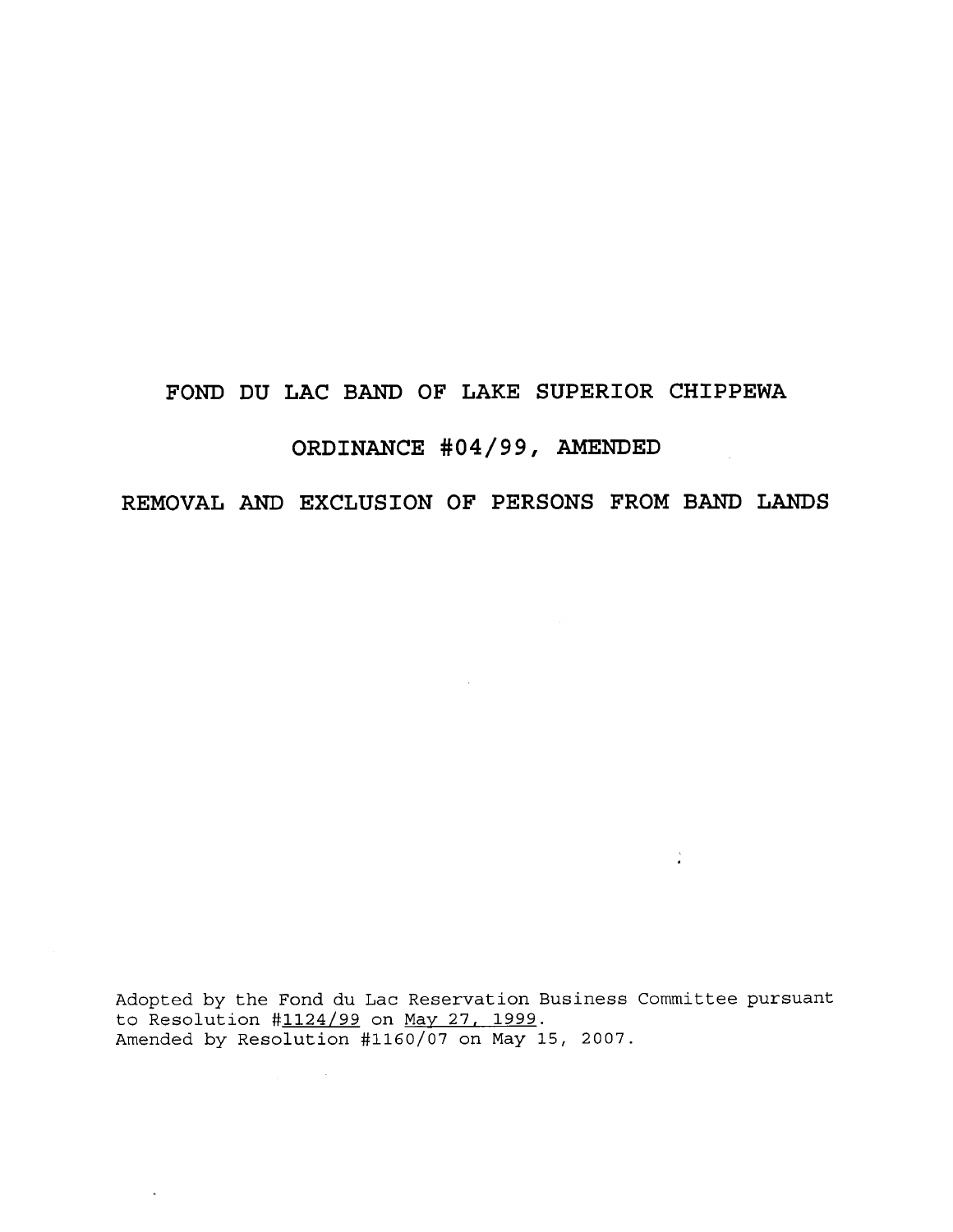## **CONTENTS**

| CHAPTER 1     | AUTHORITY AND PURPOSE<br>$\mathbf{1}$                                 |
|---------------|-----------------------------------------------------------------------|
| CHAPTER 2     | DEFINITIONS AND INTERPRETATION<br>$\overline{2}$                      |
| CHAPTER 3     | APPLICABILITY TO PERSONS AND GROUNDS<br>FOR REMOVAL OR EXCLUSION<br>3 |
| CHAPTER 4     | PROCEDURES FOR REMOVAL OR EXCLUSION<br>- 6                            |
| CHAPTER 5     | EMERGENCY WRITS OF EXCLUSION<br>9                                     |
| CHAPTER 6     | EXCLUSION OF PERSONS BY LAWFUL POSSESSORS<br>.10<br>OF BAND LANDS     |
| CHAPTER 7     | AMENDMENT & RESCISSION<br>$\therefore$ 11                             |
| CERTIFICATION | 11                                                                    |

 $\sim$ 

 $\frac{1}{\sigma}$ 

 $\ddot{\phantom{0}}$ 

 $\sim$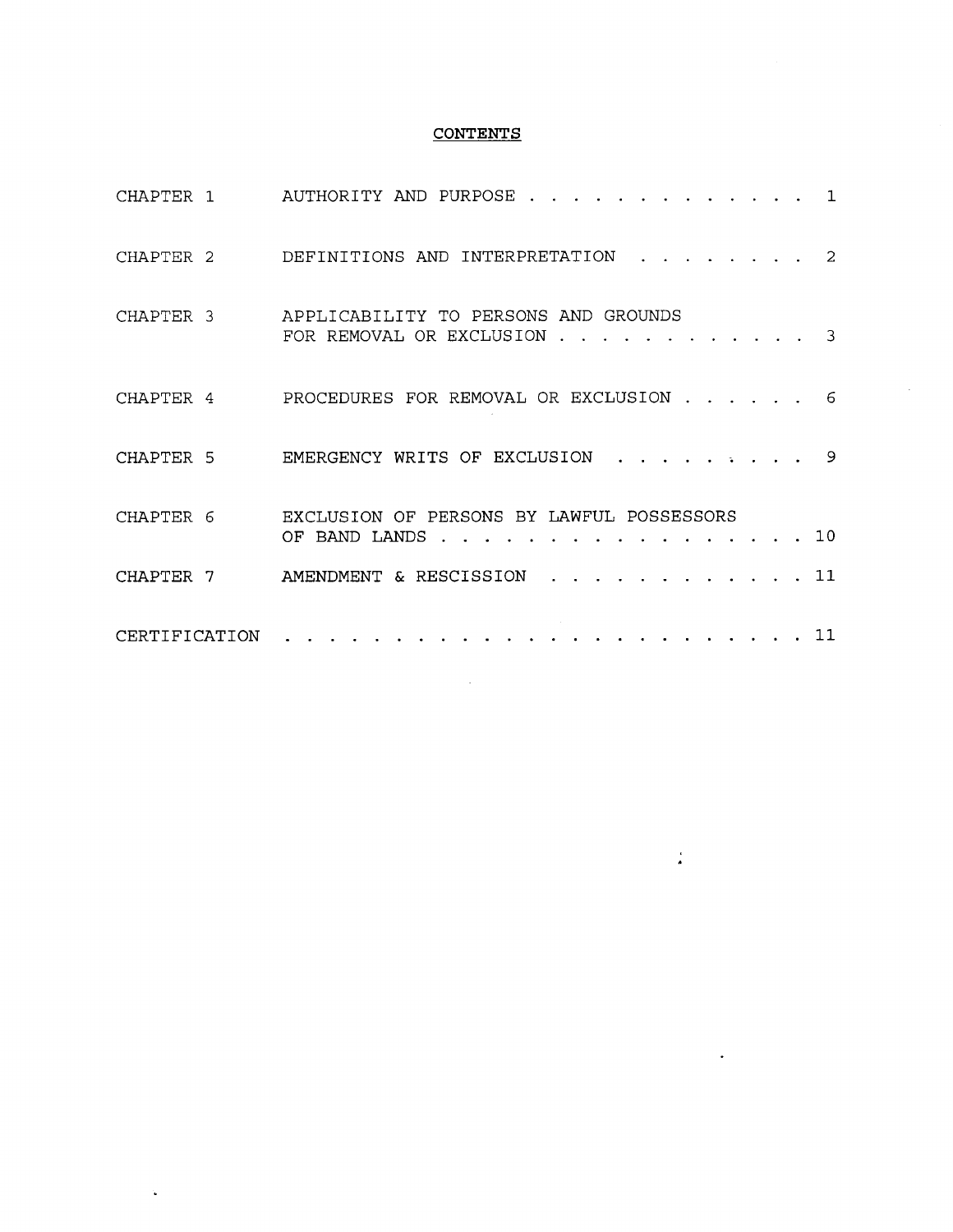#### **FOND DU LAC BAND OF LAKE SUPERIOR CHIPPEWA**

#### **ORDINANCE #04/99, AMENDED**

**REMOVAL AND EXCLUSION OF PERSONS FROM BAND LANDS**

#### **CHAPTER 1**

#### **AUTHORITY AND PURPOSE**

#### **Section 101 Authority**

This Ordinance is enacted pursuant to the inherent sovereign authority of the Fond du Lac Reservation Business Committee, as the governing body of the Fond du Lac Band of Lake Superior Chippewa, as recognized under Section 16 of the Indian Reorganization Act of 1934, 25 U.S.C. § 476, Section 201(2) of the Indian Civil Rights Act of 1968, 25 U.S.C. § 1301(2), Article VI of the Revised Constitution of the Minnesota Chippewa Tribe, and under the common law of the United States of America.

#### **Section 102 Findings, Purpose and Scope**

The Reservation Business Committee finds that it is necessary and in the best interests of the Fond du Lac Band to establish standards and procedures for the removal and exclusion from those lands which are subject to the territorial authority of the Fond du Lac Band of persons whose conduct or associations pose a threat to the health, safety and welfare of the Band. The Reservation Business Committee accordingly enacts this Ordinance for the<br>purpose of providing consistent criteria for review and purpose of providing consistent criteria for review decisionmaking in the identification of such persons, establishing standards of removal and exclusion which are appropriate and<br>proportionate to the threat presented by such persons, and proportionate to the threat presented by such persons, providing due process for persons who are removed or excluded. The standards and procedures under this Ordinance shall apply to any act of removal or exclusion of any person by the Fond du Lac Band from lands which are held in fee or trust buy or for the Fond du Lac Band and any premises located on such lands.

1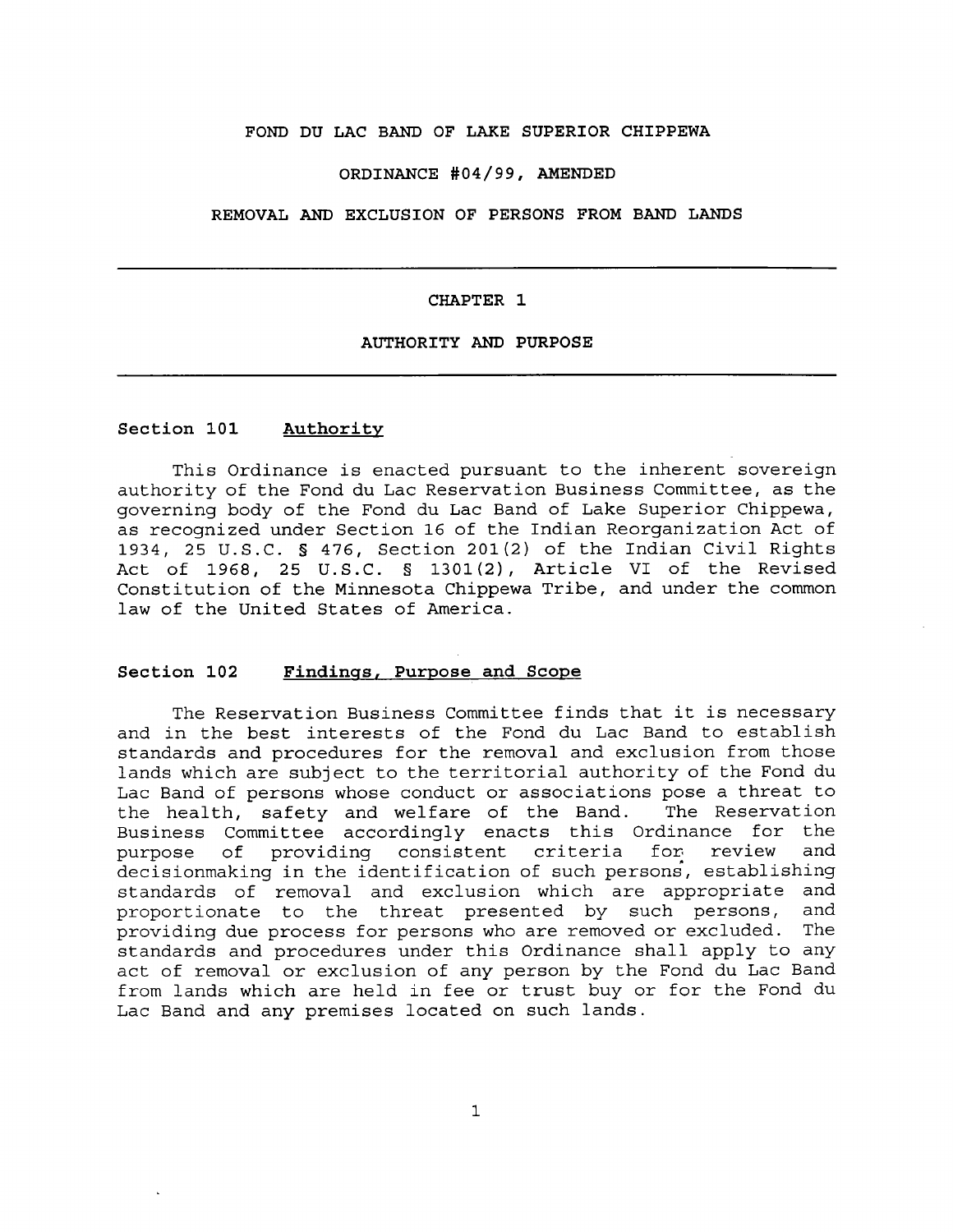#### **Section 103 Reservation of Rights**

Nothing in this Ordinance, nor any action hereunder, shall operate as a waiver of the sovereign immunity of the Fond du Lac Band or as a consent to jurisdiction by any court or agency for any matter arising under law or equity with respect to the subject matter herein.

#### **CHAPTER 2**

#### **DEFINITIONS** & **INTERPRETATION**

#### **Section 201 Definitions**

The following definitions shall apply in the meanings and interpretation of the provisions of this Ordinance:

- a. **"Band lands"** or **"Lands of the Fond du Lac Band"** means, for the purposes of this Ordinance:
	- (1) Any lands which are held in trust or other restricted status by the United States for the benefit of the Fond du Lac Band or its members;
	- (2) Any lands which are held in trust or other restricted status by the United States for the benefit of the Minnesota Chippewa Tribe or its members which lie within the boundaries of the Fond du Lac Reservation; and
	- (3) Any lands which are held in fee by the Fond du Lac Band or any political subdivision of the Band.
- b. **"Fond du Lac Band"** or **"Sand <sup>i</sup> '** means the Fond du Lac Band of Lake Superior Chippewa.
- **c. "Law Enforcement Officer"** means any law enforcement officer authorized to enforce the actions arising out of the operation of this Ordinance.
- d. **"Minnesota Chippewa Tribe"** means the federally recognized Indian tribe comprising the Bois Forte, Fond du Lac, Grand Portage, Leech Lake, Mille Lacs and White Earth bands of Chippewa.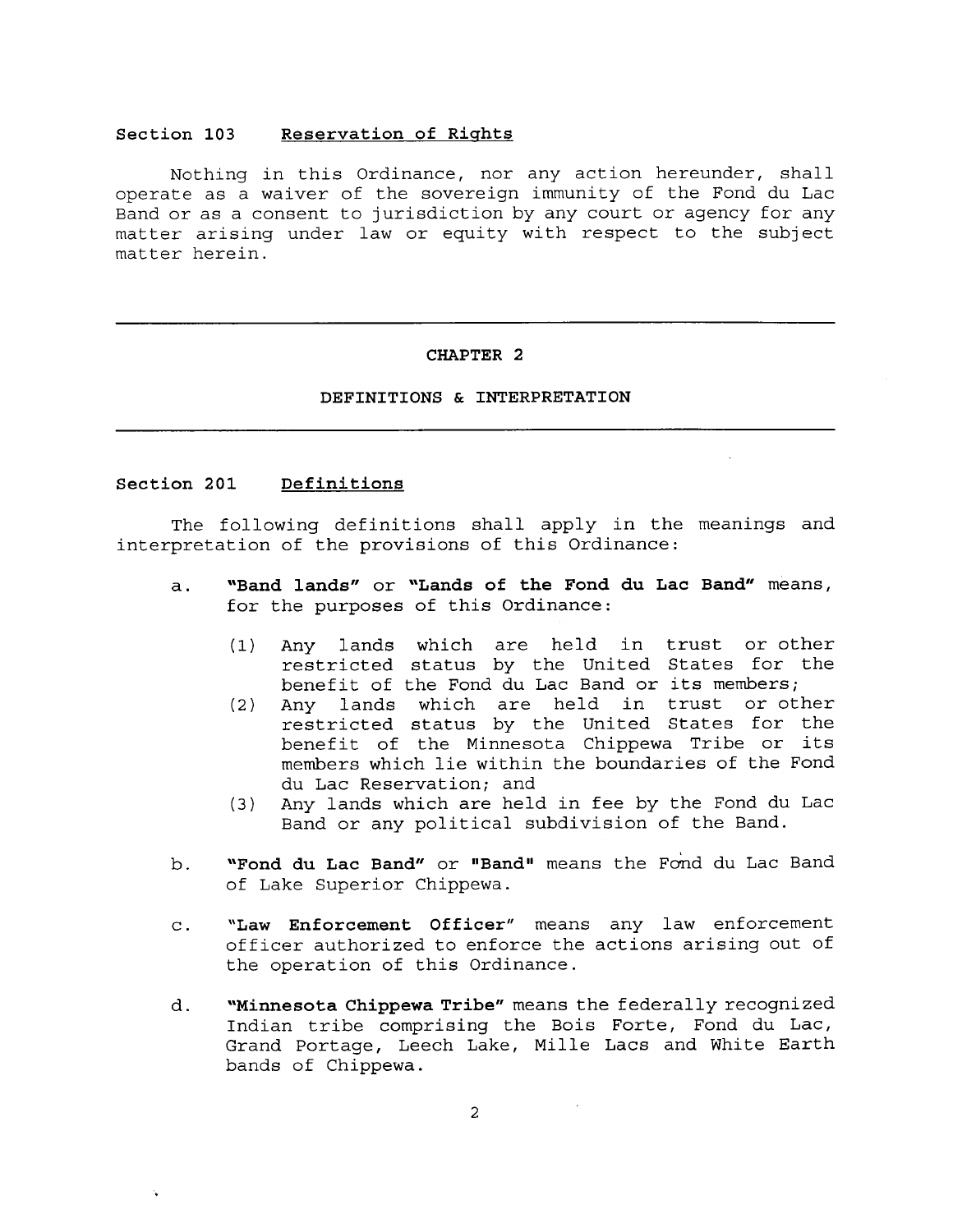- **e. "Reservation Business Committee"** means the duly elected governing body of the Fond du Lac Band.
- **f. "Secretary"** means the Secretary of the United States Department of the Interior or other person who is authorized to exercise the authority of the Secretary.
- **g. "Tribal Court"** means the Court of the Fond du Lac Band.
- **h. "Weapon"** means an instrument of offensive or defensive compact, or anything used, or designed to be used, in destroying, defeating or injuring a person.

#### **Section 202 Interpretation**

The provisions of this Ordinance shall, to the greatest extent possible, be interpreted and implemented in a manner which is consistent with other applicable laws, regulations and procedures of the Fond du Lac Band as established by the Reservation Business Committee.

#### **CHAPTER 3**

#### **APPLICABILITY TO PERSONS AND GROUNDS FOR REMOVAL OR EXCLUSION**

#### **Section 301 Persons Subject to Removal or Exclusion**

Any person who has entered upon lands of the Fond du Lac Band of Lake Superior Chippewa is subject to removal or exclusion from all or any portion of said lands in accordance with the procedures set forth in this Ordinance.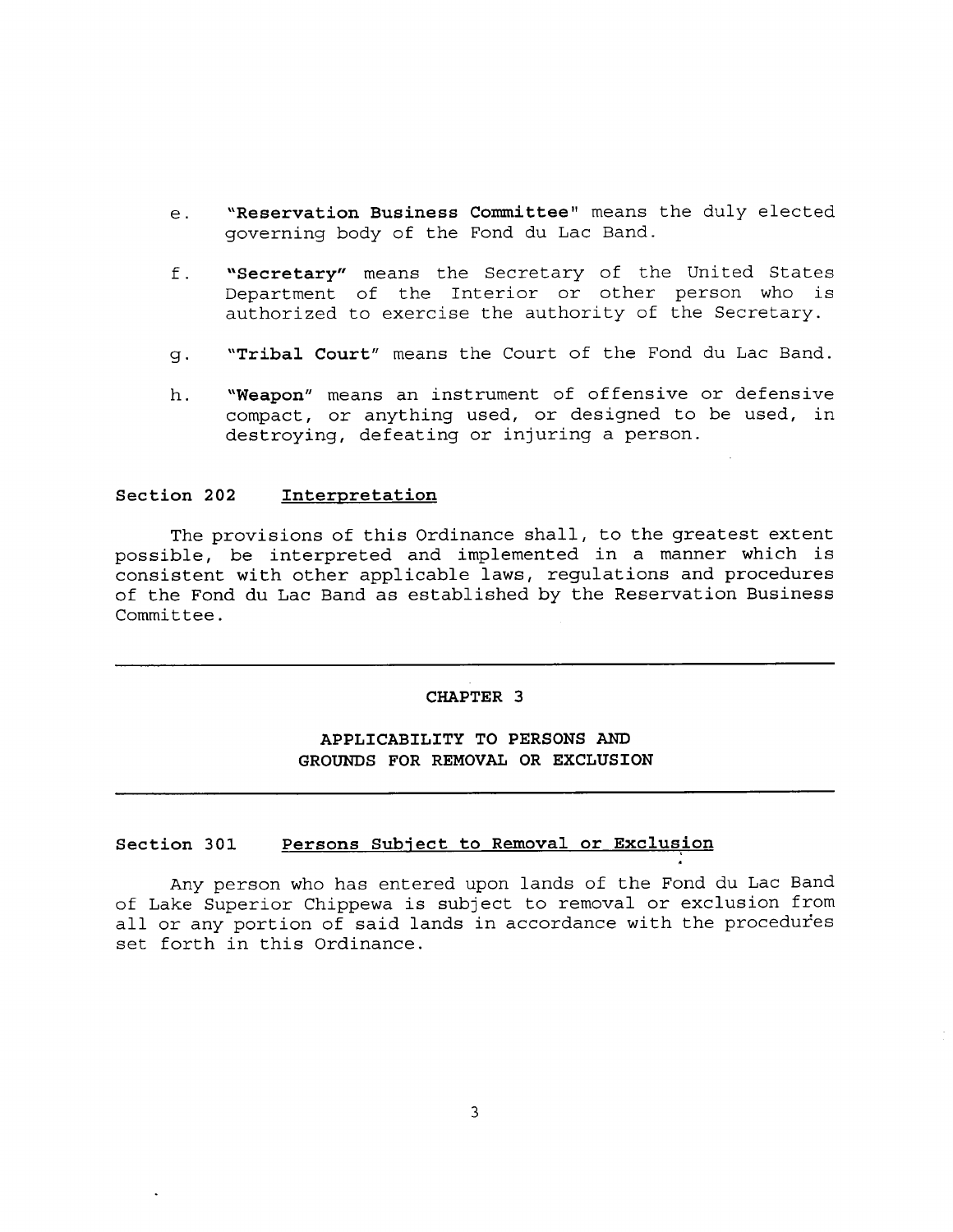#### **Section 302 Grounds for Removal or Exclusion**

Any person who is subject to removal or exclusion under Section 301 of this Ordinance may be removed or excluded from lands which are said lands for commission of one or more of the following acts within said lands:

- a. An act that is a crime, as defined by federal, state or Band law, or any act which, if committed by a member of the Band, would be a crime under Band law;
- b. Any act causing physical loss or damage of any nature to the property of the Fond du Lac Band or the Minnesota Chippewa Tribe, of an enrolled member of the Band, or of other residents or occupants of Band land;
- c. Distributing illegal drugs;
- d. Obstructing the performance of governmental functions by any elected official, officer, agent or employee of the Band through the use or threat of force or violence, bribery, deception or other unlawful means;
- e. Resisting arrest by **a** law enforcement officer through the use of threat of force or violence, bribery, deception or other unlawful means;
- f. Rendering criminal assistance by doing any one of the following acts for the purpose of hindering the apprehension, prosecution, conviction or punishment of **a** person known to have committed **a** crime, to be sought by law enforcement officers for the commission of a crime, or to have escaped from a detention facility:
	- (1) Harboring or concealing such person;
	- (2) Providing to such person a weapon, money, transportation, disguise **or** other means of avoiding discovery or apprehension;
	- (3) Concealing, altering or destroying any physical evidence that might aid in the discovery or apprehension of such person;
	- (4) Warning such person of impending discovery **or** apprehension, except where such warning **is** given **in** an attempt to persuade the person to comply with the law; or
	- (5) Obstructing by force, threat, bribery or deception any person from performing an act that might aid in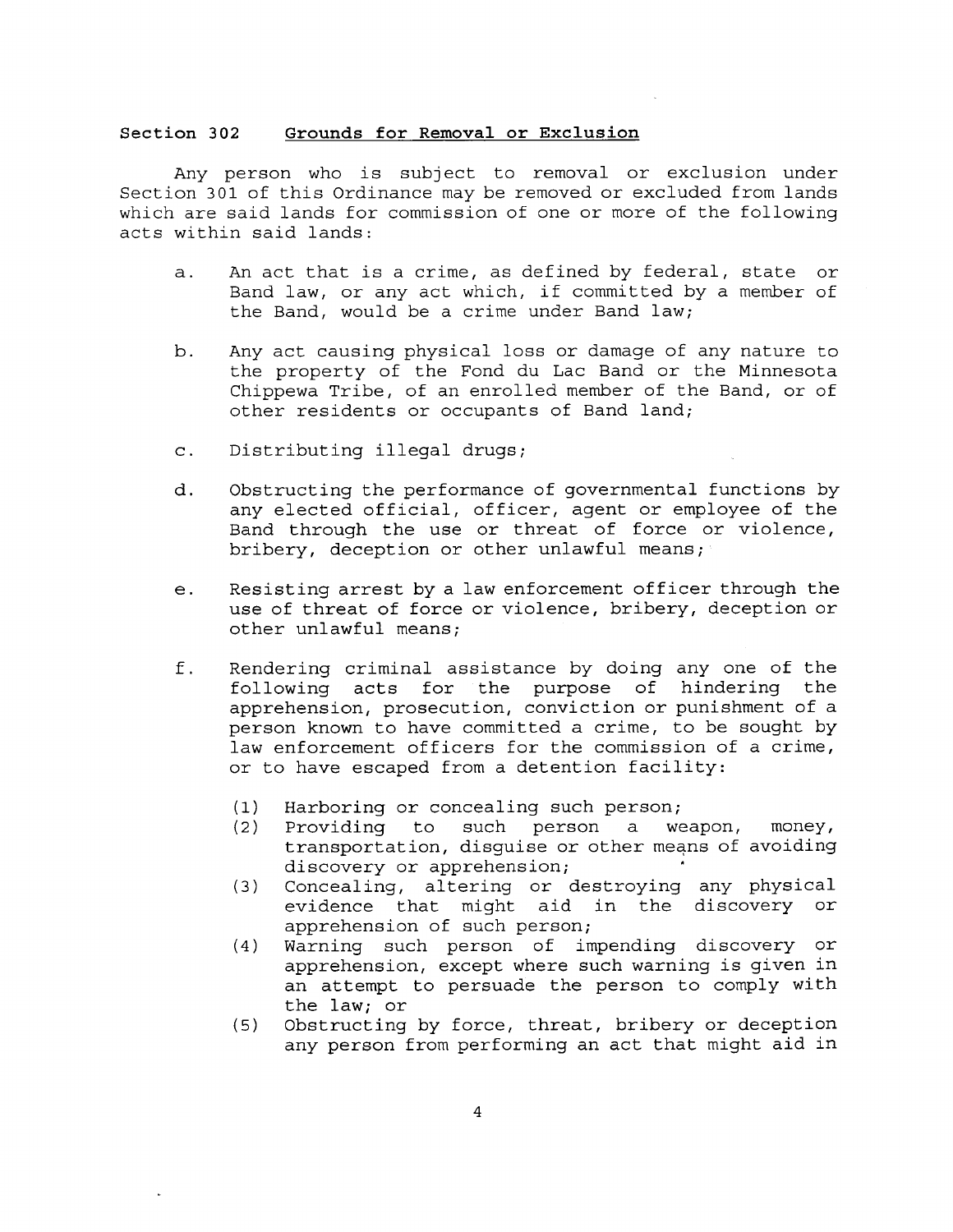the discovery, apprehension, prosecution or conviction of such person;

- Threatening to enter Band lands for the purpose of q. causing disturbances or conducting any other activity prohibited by law;
- h. Mining, cutting timber or vegetation or other use, abuse or damage to property of the Band or Minnesota Chippewa Tribe without authorization from the Band;
- i. Prospecting without authority from the Band;
- j. Exploring or excavating items, sites or locations of historic, religious or scientific significance without the lawful authority or permission of the Band or in violation of Band or federal law;
- k. Committing frauds, confidence games or usury against any enrolled member of the Band or any other resident of lands under the jurisdiction of the Fond du Lac Band of Chippewa;
- 1. Inducing any enrolled member of the Band or any other resident of said land to enter into a grossly unfavorable contract of any nature;
- m. Defrauding any enrolled member of the Band or any other resident of said land of just compensation for his labor or service of any nature;
- n. Unauthorized taking of any property from lands under the jurisdiction of the Fond du Lac Band of Lake Superior Chippewa; or
- o. Entering land under the jurisdiction of the Fond du Lac Band of Lake Superior Chippewa for the purpose of evicting of a Band member or the removal of any real or personal property of a Band member without his/her written consent.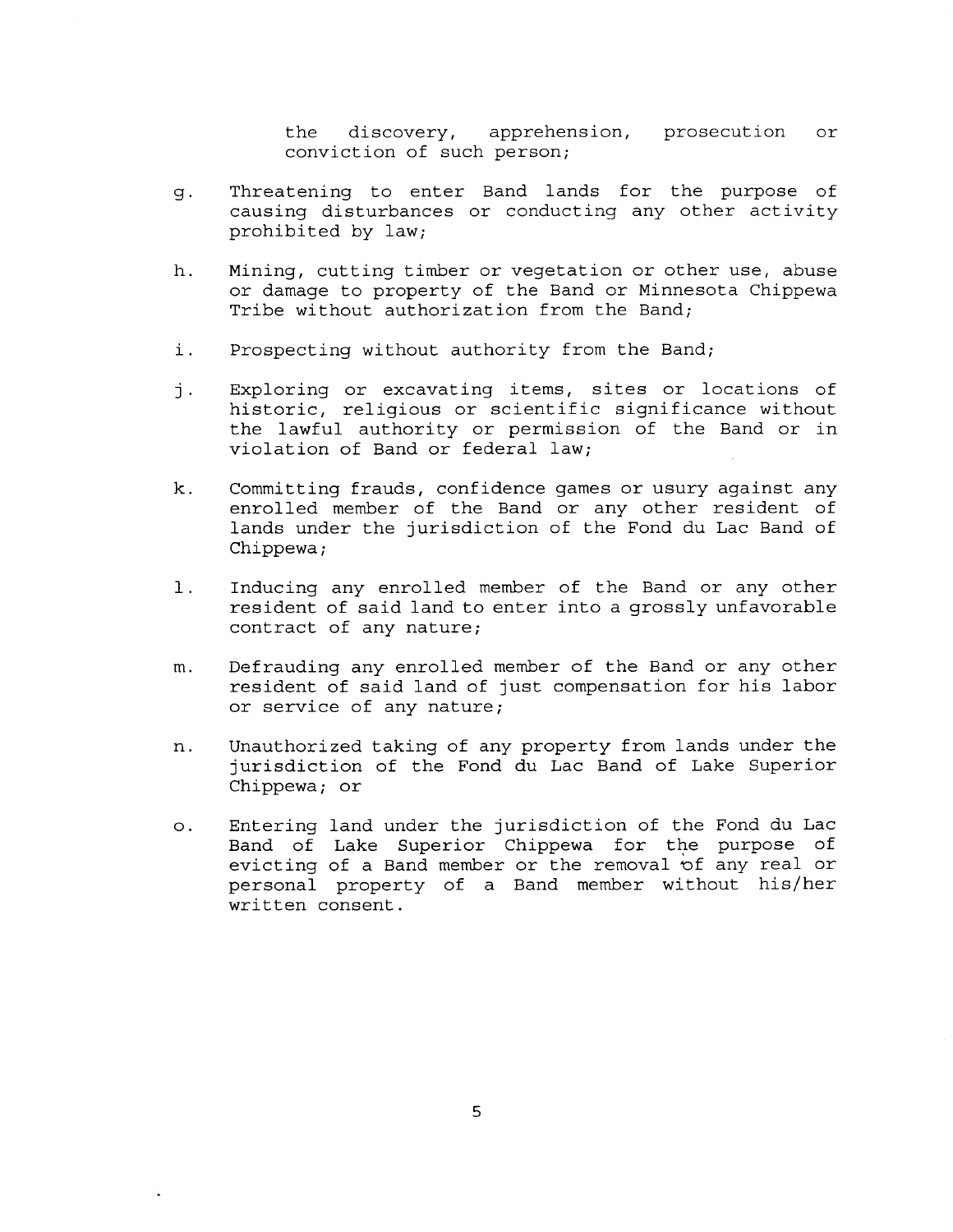#### **Section 303 Exceptions**

The removal and exclusion provisions of this Ordinance shall not be applicable in the following situations:

- a. To remove or exclude any person from land which is individually held in trust by the United States for that person;
- b. To dispossess any individual of a leasehold interest or other assignment in tribal trust lands where the lease or assignment document governs the permissible uses of the subject land; or
- c. To the banishment of any person from any business which is owned by the Fond du Lac Band by the board of directors of a corporate subdivision of the Band having management responsibility over such business.

#### **CHAPTER 4**

#### **PROCEDURES FOR REMOVAL OR EXCLUSION**

#### **Section 401 Complaint for Exclusion**

A complaint for exclusion shall be based upon one or more of the grounds specified under Section 302, and may be initiated by any member of the Reservation Business Committee, the Executive Director of the Band, the Housing Director of the Band, the Supervisory Police Officer of the Band, or the Fond du Lac Tribal Attorney. A complaint for exclusion shall be made through the form<br>attached as Appendix A of this Ordinance. A complaint for attached as Appendix A of this Ordinance. exclusion shall be valid only if it bears the signature of the complaining party.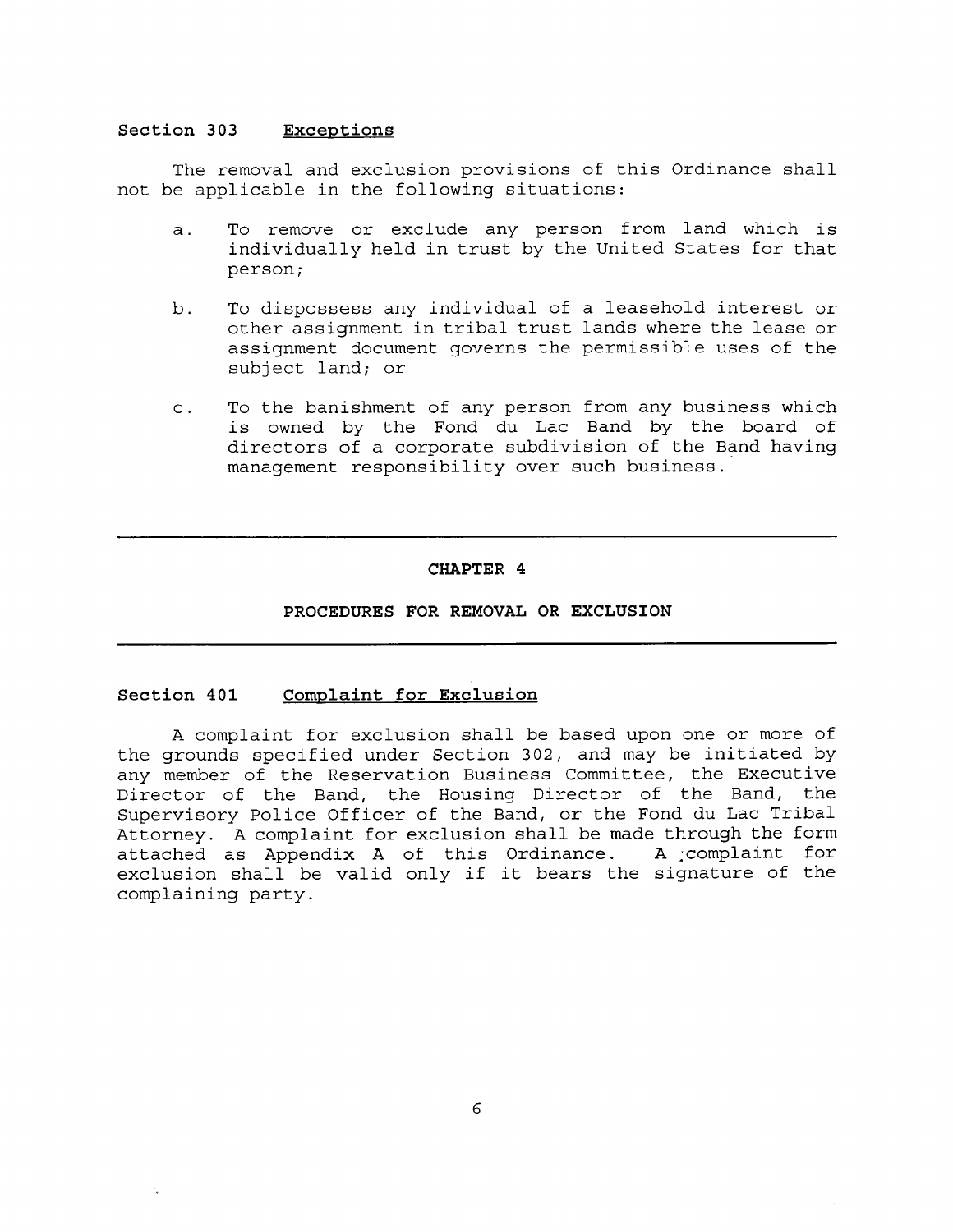#### **Section 402 Notice of Complaint to the Affected Person**

Upon completion of a Complaint for Exclusion, the complaining party shall cause notice to be served personally or by registered mail upon the person proposed for exclusion, and shall immediately provide a copy of said notice to the Reservation Business Committee. The notice shall state the reason for the proposed exclusion and shall state that the person has seven (7) days to show cause in writing to the Reservation Business Committee as to why he or she should not be excluded from said land.

#### **Section 403 Consideration of Complaint for Exclusion by the Reservation Business Committee**

Upon receipt of a response from the person proposed to be excluded, or after seven (7) days has elapsed without the receipt of such response, the Reservation Business Committee shall consider the proposed exclusion in executive session to determine whether the person shall be excluded from all or any portion of Band lands. Following discussion, the Reservation Business Committee may decide the matter in the following manner:

- a. To grant a continuance of the matter pending further factfinding, or for the purpose of requiring the attendance of the person for direct questioning, which shall be by notice as prescribed under Section 402;
- b. To dismiss the matter without prejudice;
- c. To refer the matter to the Tribal Court, which would apply the terms of this Ordinance, or another tribunal; or
- d. Upon the finding that the grounds for exclusion are supported by substantial evidence, the Reservation Business Committee may, by majority vote of a legal quorum, issue an order of exclusion to exclude the person from any or all Band lands, which shall be drawn in accordance with Section 404.

7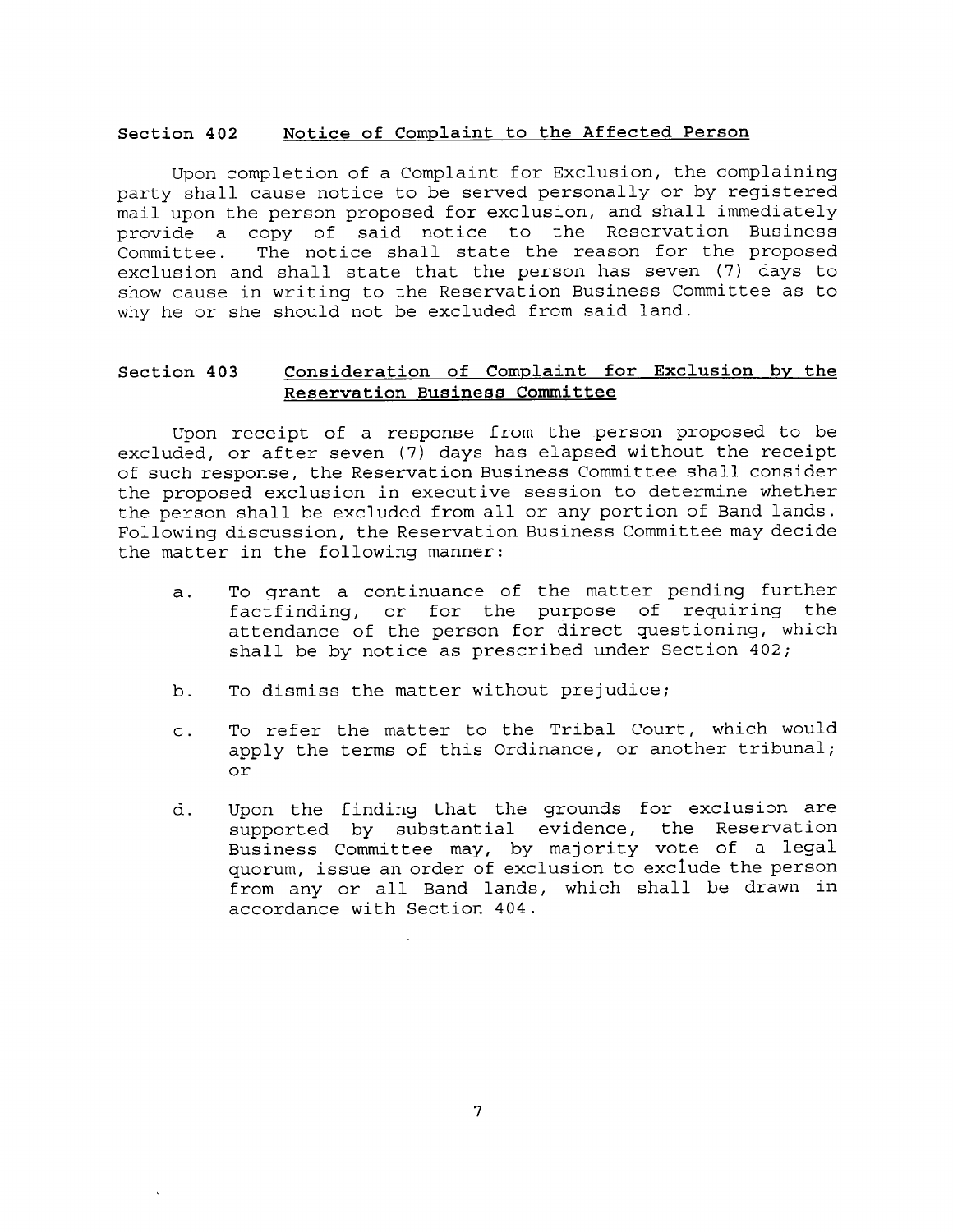#### **Section 404 Order of Exclusion**

If the Reservation Business Committee has ordered the exclusion of a person under Section 403, within three (3) days after such decision an Order of Exclusion shall be issued, signed by the Chairman and Secretary/Treasurer of the Fond du Lac Band, which shall specify the following:

- c. The effective date of the exclusion;
- d. The Band lands included in the exclusion;
- e. The reasons for the exclusion;
- f. The duration of the exclusion;
- g. The conditions of the removal or the exclusion, if any, which may include but not necessarily be limited to the payment of money or performance of labor by the person to be excluded as restitution for damage caused by the person, and the payment of a civil penalty.

An order of exclusion shall remain in force until revoked by the Reservation Business Committee.

#### **Section 405 Enforcement Processes**

If any person ordered to be removed or excluded from Band lands does not promptly comply with the order of exclusion, the Reservation Business Committee may order such person's removal and exclusion, or the prevention of such person's re-entry onto the subject lands, by any available legal means.

#### **Section 406 Recovery of Costs**

In the event that enforcement of removal or exclusion under this Ordinance results in costs to the Fond du Lac Band, such costs may be recovered through the seizure and liquidation of any property of a person who is subject to the order of exclusion where such property is located on Band lands, and through any other available legal processes of recovery.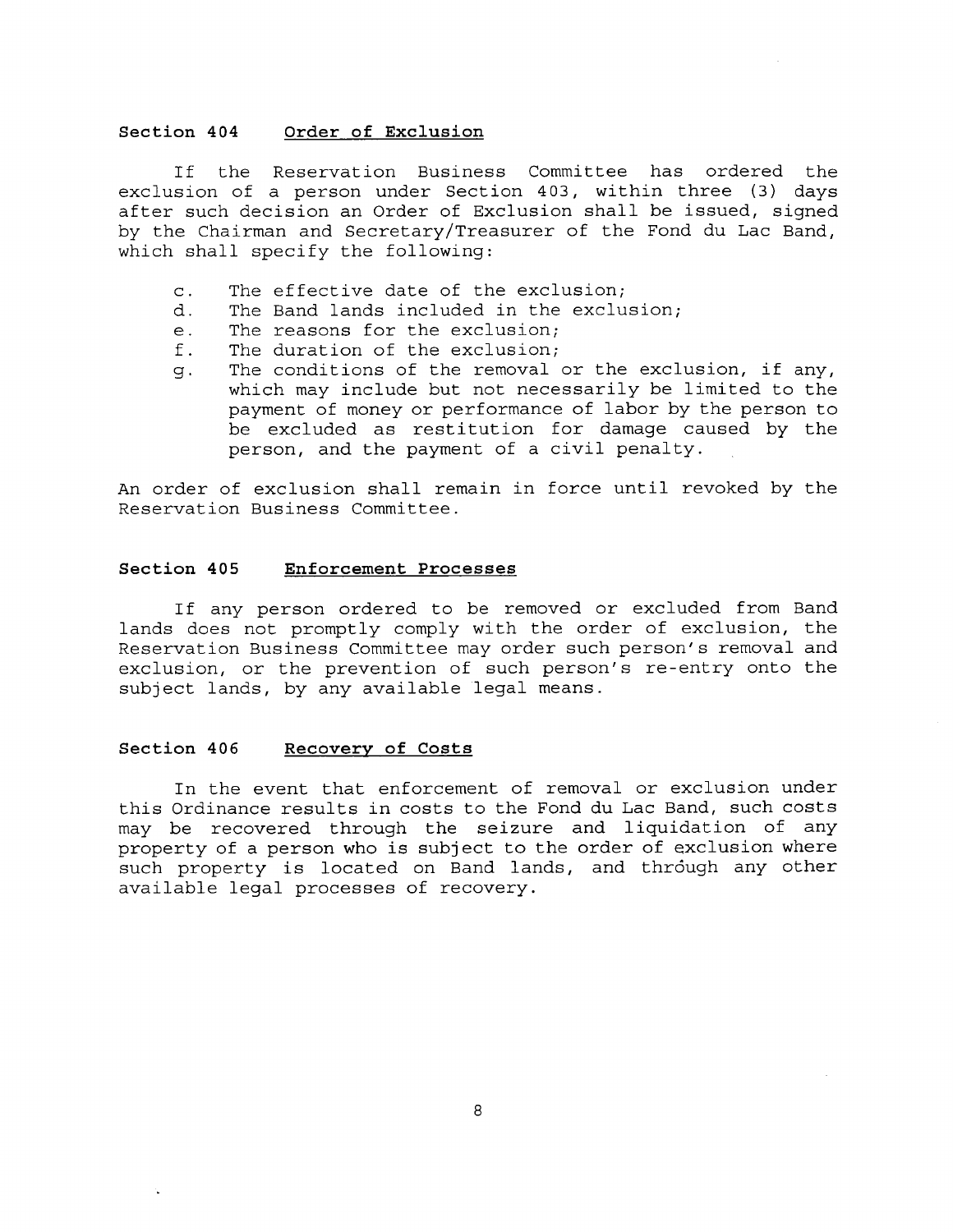#### **CHAPTER 5**

#### **EMERGENCY REMOVALS OR EXCLUSIONS**

#### **Section 501 Emergency Writs**

If, upon receipt of a valid complaint for exclusion, the Reservation Business Committee finds, by majority vote of a legal quorum, that the presence of the person proposed for exclusion on Band lands presents an immediate danger to the health, safety, morals or property of the Band, its members or other residents of the Fond du Lac Reservation, and further finds that delay would result in irreparable injury, the Reservation Business Committee may issue an Emergency Writ of Exclusion without providing prior notice as required by Section 402, provided that such Writ shall be served upon the person in the most expeditious manner practical under the circumstances, and shall afford the subject person an opportunity to submit a written appeal to the Reservation Business Committee within thirty (30) days of the Writ, and that the Reservation Business Committee shall consider such timely written appeal in the manner prescribed under Section 403.

#### **Section 502 Enforcement of an Emergency Writ of Exclusion**

An Emergency Writ of Exclusion may, in addition to ordering the exclusion of a person, authorize the removal of said person from Band land by any available legal means. In the event that removal is ordered, the law enforcement officer executing the Writ shall use only so much force as is necessary to effect the removal, and shall serve a copy of the Writ upon the person at the time of removal or as soon thereafter as possible.

#### **Section 503 Duration of Emergency Writ**

An Emergency Writ of Exclusion shall remain in force until revoked by the Reservation Business Committee.

 $\frac{1}{\sigma}$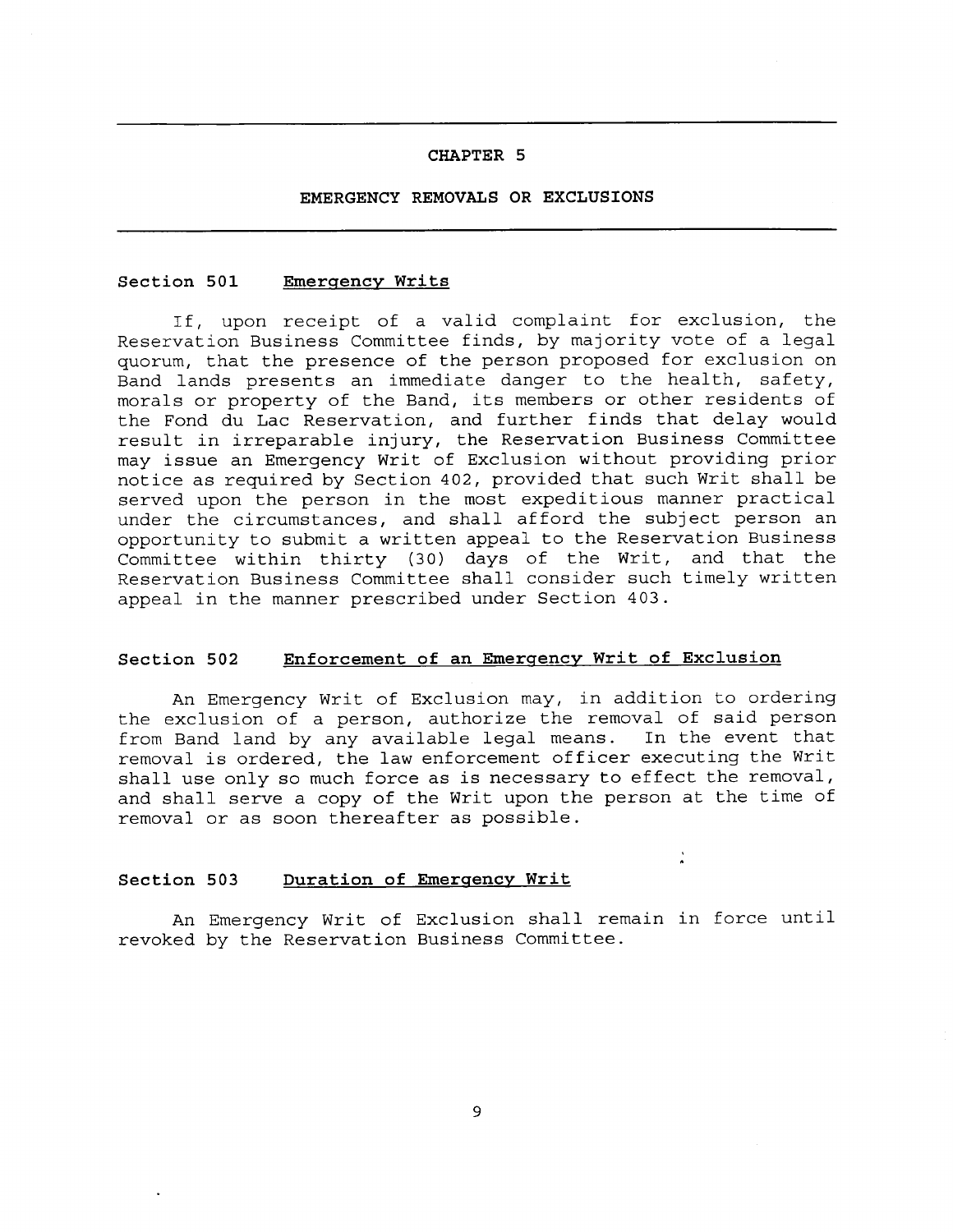#### **CHAPTER 6**

**EXCLUSION OF PERSONS BY LAWFUL POSSESSORS OF BAND LANDS**

#### **Section 601 Peaceful Use and Occupancy**

- **CHAPTER 6**<br> **Right of Lawful Possessors of Band Lands to<br>
<u>Right of Lawful Possessors</u> of Band Lands to<br>
Peaceful Use and Occupancy<br>
My person who lawfully possesses and occupies trust<br>
ands owned by the Fond du Lac Band** a. Any person who lawfully possesses and occupies trust lands owned by the Fond du Lac Band has the right to peaceful use, occupancy and control over those lands.
- b. For the purposes of this section, 'lawful possessor' shall include any person who holds a leasehold interest in such parcel, or who is the owner, homebuyer or lessee of record of a dwelling located on such parcel. **Peaceful Use and Occupancy**<br>
my person who lawfully possesses and occupies trust<br>
ands owned by the Fond du Lac Band has the right to<br>
eaceful use, occupancy and control over those lands.<br>
Yor the purposes of this section

#### **Section 602 Possessors**

- a. Any lawful possessor of a parcel of land owned by the Fond du Lac Band may exclude any person whom the lawful possessor believes to be a threat to the peaceful use and occupancy of that parcel by filing a 'Trespass Notification' with the Fond du Lac Police Department.
- b. Upon the receipt of a Trespass Notification from a lawful possessor of Band land, the Fond du Lac Police shall:
	- (1) Serve (a) a copy of the executed Trespass Notification upon the excluded person and (b) a copy of the "Notice and Effect of Trespass Notifications filed by Lawful Possessors of Property Owned by the Fond du Lac Band";
	- (2) Act upon information that the excluded person has<br>entered the lawful possessor's property by entered the lawful possessor's property responding at the site and removing the excluded person; and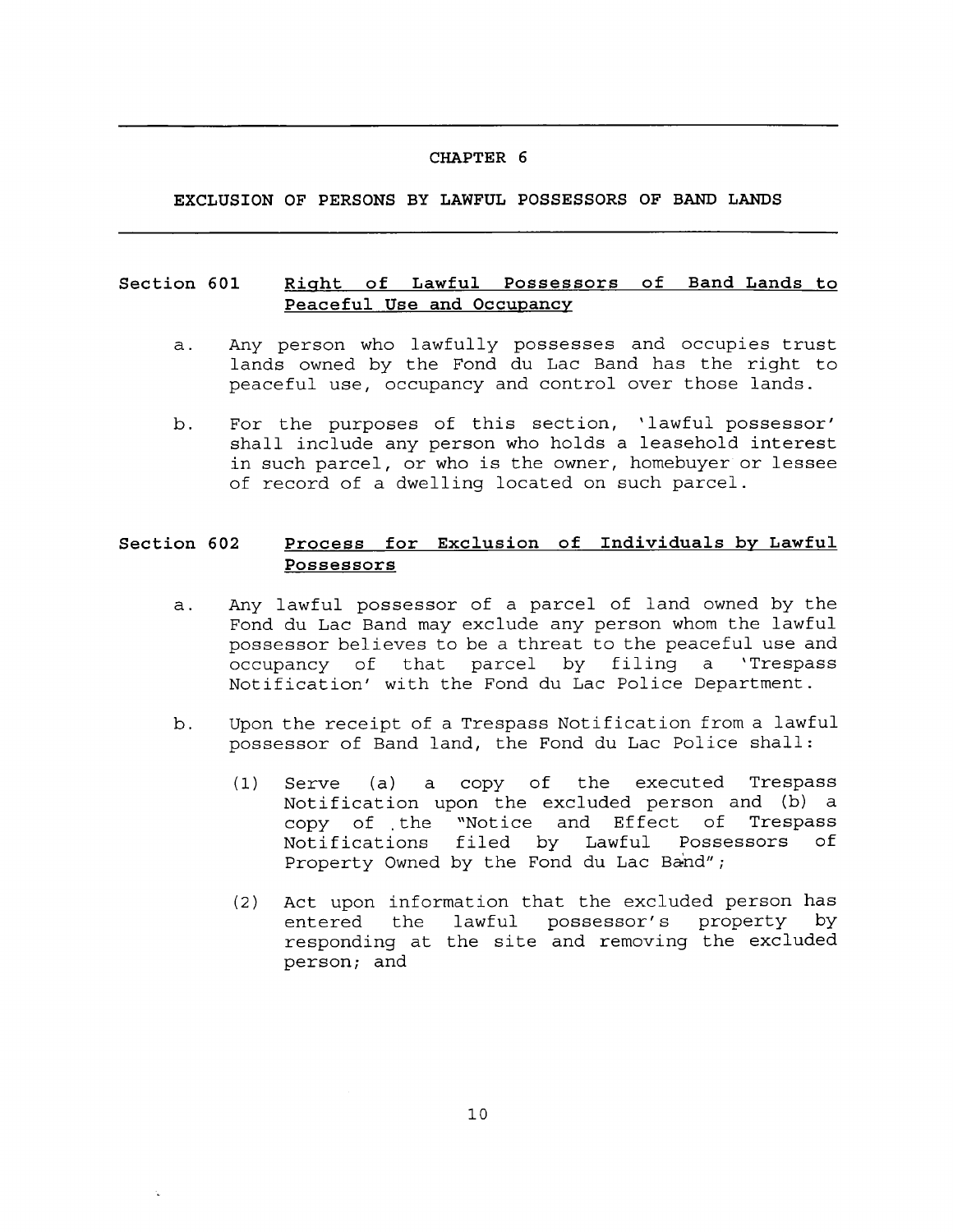(3) If the excluded person has entered upon the lawful possessor's property after receiving a Trespass Notification pursuant to subsection (1), the Fond du Lac Police shall treat the excluded person as a trespasser in accordance with applicable law.

#### CHAPTER 7

#### AMENDMENT AND RESCISSION

#### **Section 701 Amendment and Rescission**

The provisions of this Ordinance may only be amended by adoption of a separate ordinance by the affirmative vote of the Reservation Business Committee, and the terms of such amendment shall then be included herein. This Ordinance may be rescinded by resolution adopted by the Reservation Business Committee.

#### **CERTIFICATION**

We do hereby certify that the foregoing Ordinance #04/99 was duly presented and adopted by Resolution 41124/99 by a vote of 4 for, 0 against, 0 silent, with a quorum of 5 being present at a Special Meeting of the Fond du Lac Reservation Business Committee held on May 27, 1999 on the Fond du Lac Reservation; and subsequently amended by Resolution 41160/07 on May 15, 2007.

<sup>V</sup>en R. Diver

Ferdinand Martineau, Jr. Chairwoman Secretary/Treasurer

laws:9904(052799;051507)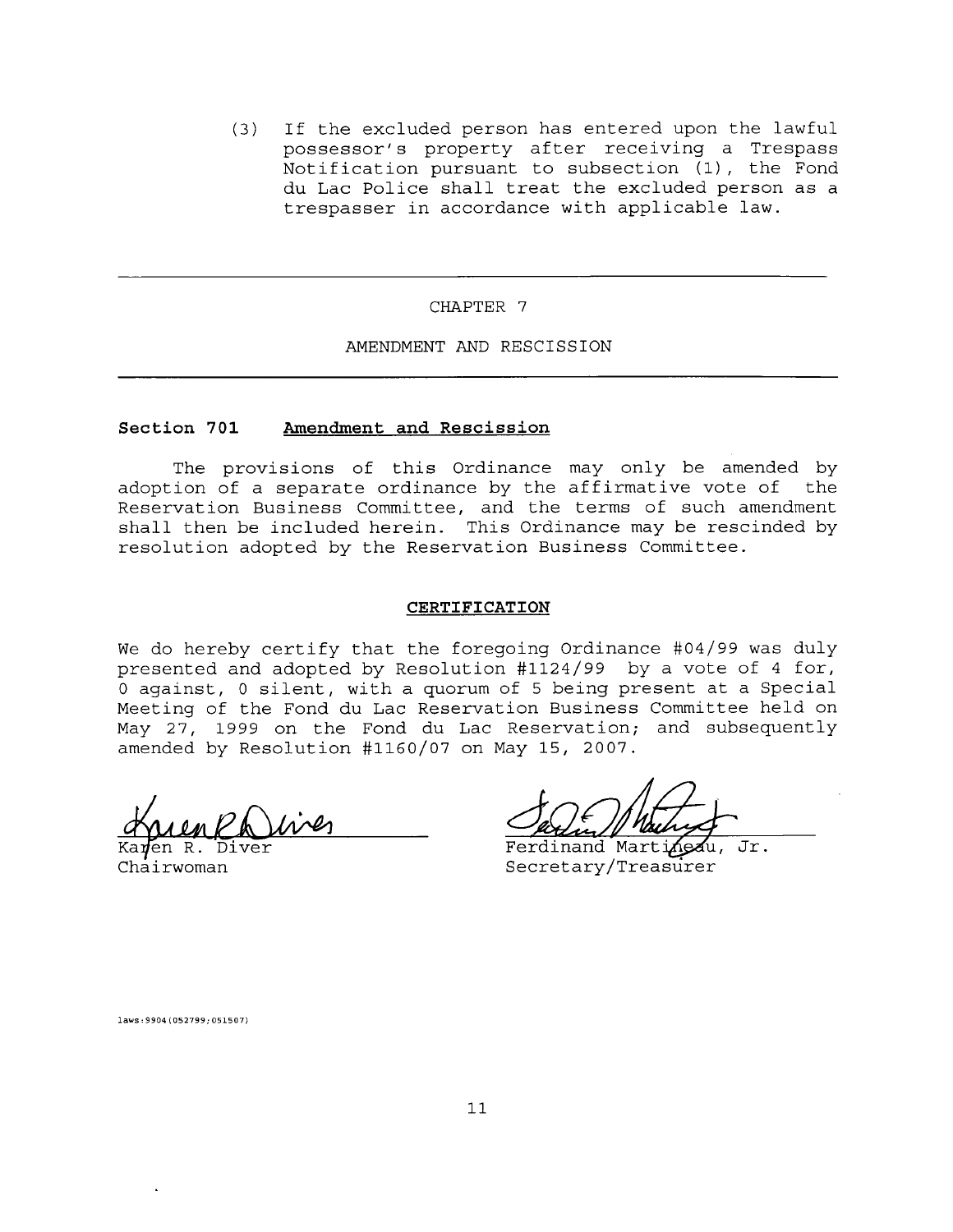# **FOND DU LAC BAND OF LAKE SUPERIOR CHIPPEWA.**

# **COMPLAINT FOR EXCLUSION**

**THE UNDERSIGNED COMPLAINANT SUBMITS THE INFORMATION CONTAINED HEREIN TO THE FOND DU LAC RESERVATION BUSINESS COMMITTEE FOR ITS CONSIDERATION AS TO WHETHER THE SUBJECT INDIVIDUAL SHOULD BE CONSIDERED A THREAT TO THE HEALTH, SAFETY AND WELFARE OF THE FOND DU LAC BAND AND SHOULD BE REMOVED OR EXCLUDED FROM LANDS OF THE BAND. ANY AVAILABLE DOCUMENTATION WHICH IS PROBATIVE OF THE CONDUCT AT ISSUE MUST BE ATTACHED TO THIS COMPLAINT. NO REMOVAL OR EXCLUSION OF ANY INDIVIDUAL FROM ANY LANDS OF THE FOND DU LAC BAND SHALL BECOME EFFECTIVE UNTIL AN ORDER OR WRIT OF EXCLUSION HAS BEEN ISSUED BY THE RESERVATION BUSINESS COMMITTEE IN ACCORDANCE WITH FOND DU LAC ORDINANCE #04/99.**

**NAME OF SUBJECT INDIVIDUAL:**

**ADDRESS OF SUBJECT INDIVIDUAL, IF KNOWN:**

**DESCRIPTION AND DATES OF CONDUCT AT ISSUE (RELEVANT DOCUMENTATION SHOULD BE REFERENCED AND ATTACHED, E.G. CRIMINAL HISTORY, POLICE REPORTS, ETC.):**

**THE UNDERSIGNED COMPLAINANT SUBMITS THIS INFORMATION IN THE BELIEF THAT IT IS A TRUE AND ACCURATE DESCRIPTION OF THE CONDUCT OF THE SUBJECT INDIVIDUAL.**

**COMPLAINANT DATE**

**12D0309**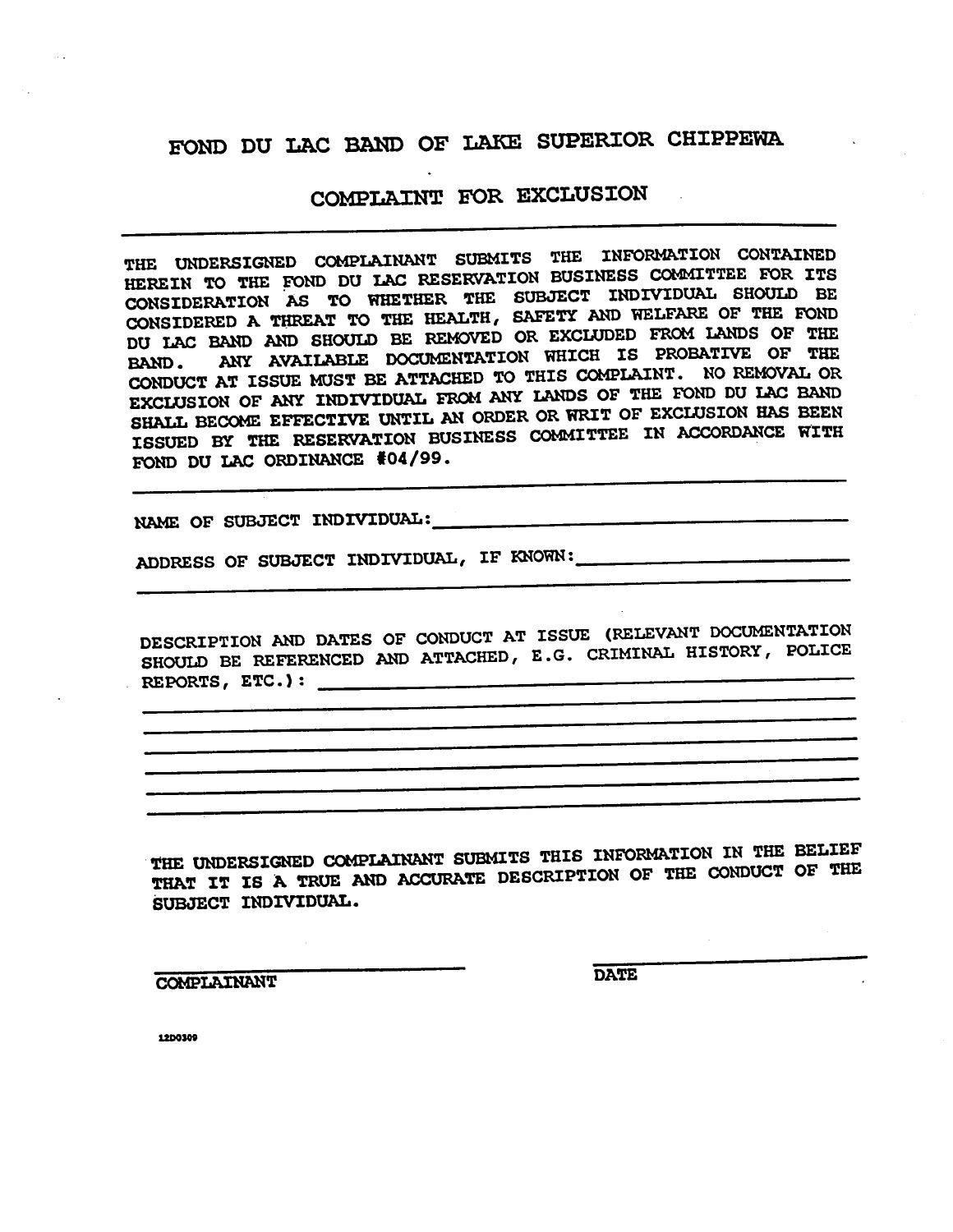# **FOND DU LAC BAND OF LAKE SUPERIOR CHIPPEWA RESERVATION BUSINESS COMMITTEE WRIT OF EXCLUSION FROM BAND LANDS**

THIS WRIT OF EXCLUSION IS ISSUED PURSUANT TO SECTION 501 OF ORDINANCE #04/99 OF THE FOND DU LAC BAND OF LAKE SUPERIOR CHIPPEWA UNDER THE INHERENT SOVEREIGN AUTHORITY OF THE FOND DU LAC BAND TO REGULATE THE USE OF ITS LANDS AND TO DETERMINE INDIVIDUAL RIGHTS OF ENTRY AND/OR OCCUPANCY OF BAND LANDS. FOR THE PURPOSES OF THIS WRIT, "BAND LANDS" ARE ANY LANDS WHICH ARE HELD IN TRUST OR FEE BY OR ON BEHALF OF THE FOND DU LAC BAND OR THE MINNESOTA CHIPPEWA TRIBE WHICH LIE WITHIN THE BOUNDARIES OF THE FOND DU LAC RESERVATION. THIS WRIT MAY BE APPEALED IN WRITING WITHIN 30 DAYS OF ITS DATE OF ISSUANCE.

NAME OF SUBJECT INDIVIDUAL(S):

EFFECTIVE DATE OF EXCLUSION:

GROUNDS FOR EXCLUSION:

#### **AUTHORI ZAT ION .**

This Writ of Exclusion was duly presented and issued by the Fond du Lac Reservation Business Committee on

CHAIRMAN: DATE:

**12D0506**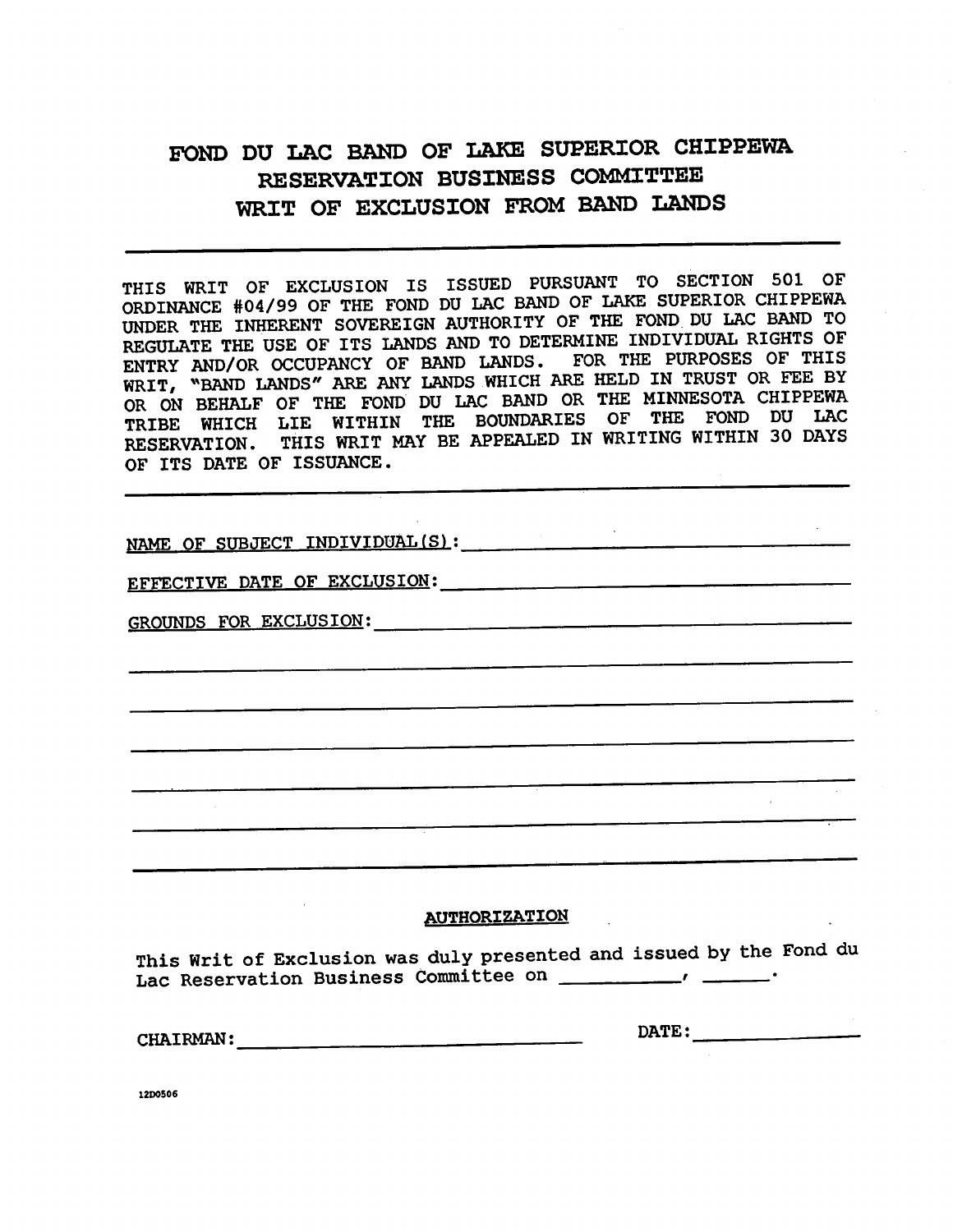# **Trespass Notification**

|                    | am the                                                                                                      |
|--------------------|-------------------------------------------------------------------------------------------------------------|
|                    | Owner / lease holder / Renter of the home located at ____________________________                           |
|                    |                                                                                                             |
| crime of trespass. | If you do enter this home or premises, Law Enforcement will be called and you will be charged with the<br>٠ |
|                    | Signature                                                                                                   |
|                    |                                                                                                             |
|                    |                                                                                                             |
|                    |                                                                                                             |

•

5/10/2007